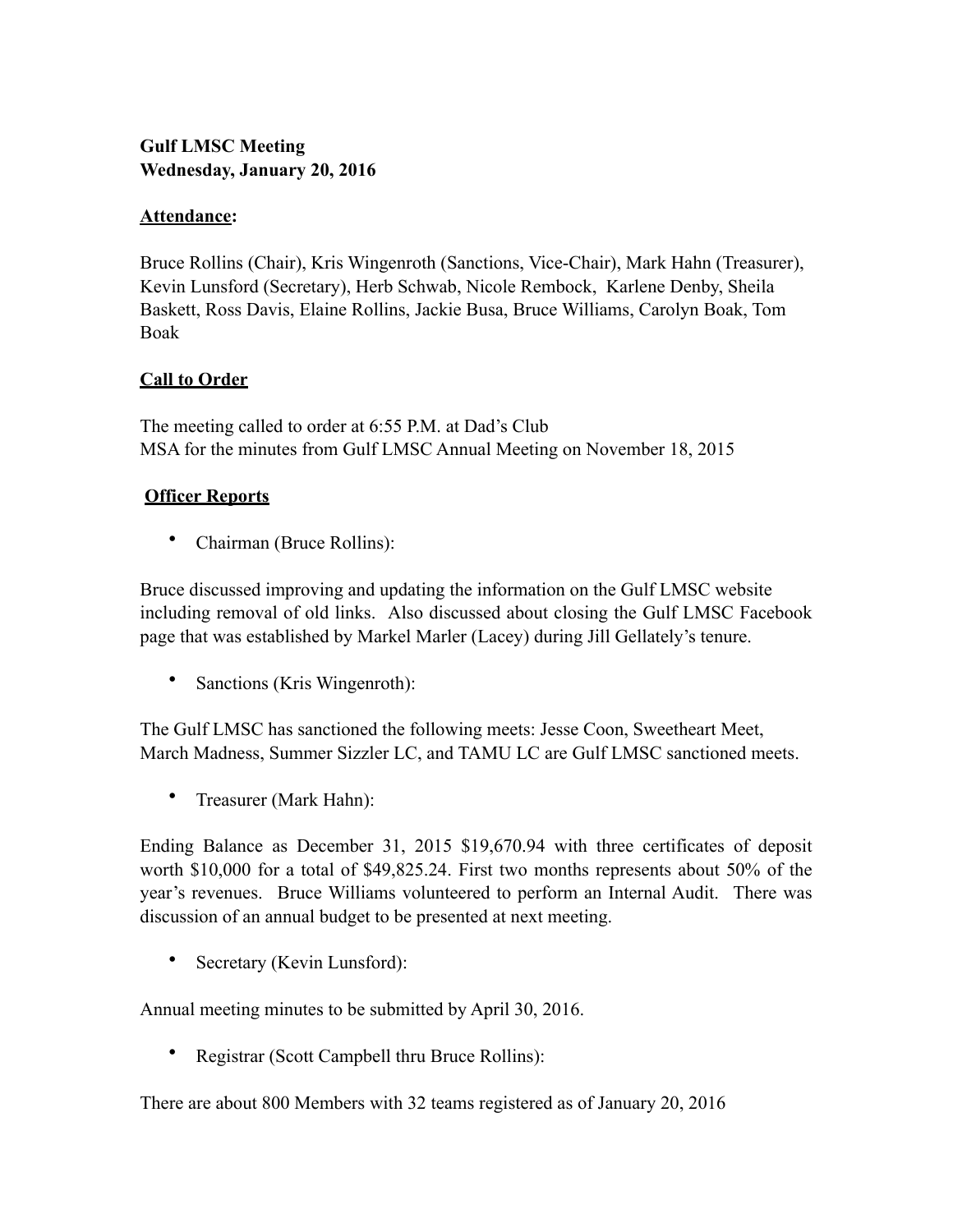This is slightly below last year's registration numbers of about 1010 members with 34 clubs.

• Top Ten Recorder (Emmett Hines):

Short Course meters have been submitted.

• Officials (Herb Schwab):

Discussion of the Lockte Rule for the individual medley and official's certification process which would be similar to the YMCA / USA swimming model.

• Website (Sheila Baskett):

Tried to contact Shane Austin about USMS National database and making the correct links and changes for Gulf teams.

• Newsletter (Karlene Denby):

Karlene provided a copy of the newsletter titled the Chlorine Chronicles before being sent out to the members.

• Fitness Report (Bruce Rollins):

Bruce would like to have the list of Coach's e-mail addresses since this is the best way to promote and encourage Gulf fitness activities to members.

• Coach's Report (Ross Davis):

There was emphasis of getting communications with coaches and point contact people with teams to promote registration and participation in Gulf activities.

#### **Old Business**

Adult learn to swim up-date on February 20, 2016

There are currently eleven who have registered and a maximum of 25 There have been 2 requests for scholarships for Adult Learn to Swim. Scholarship recipients must assist with Gulf outreach later in the year.

Coaching Certification on March 19, 2016

Level 1 or Level2 is \$100. Both Level 1 and Level 2 is \$180.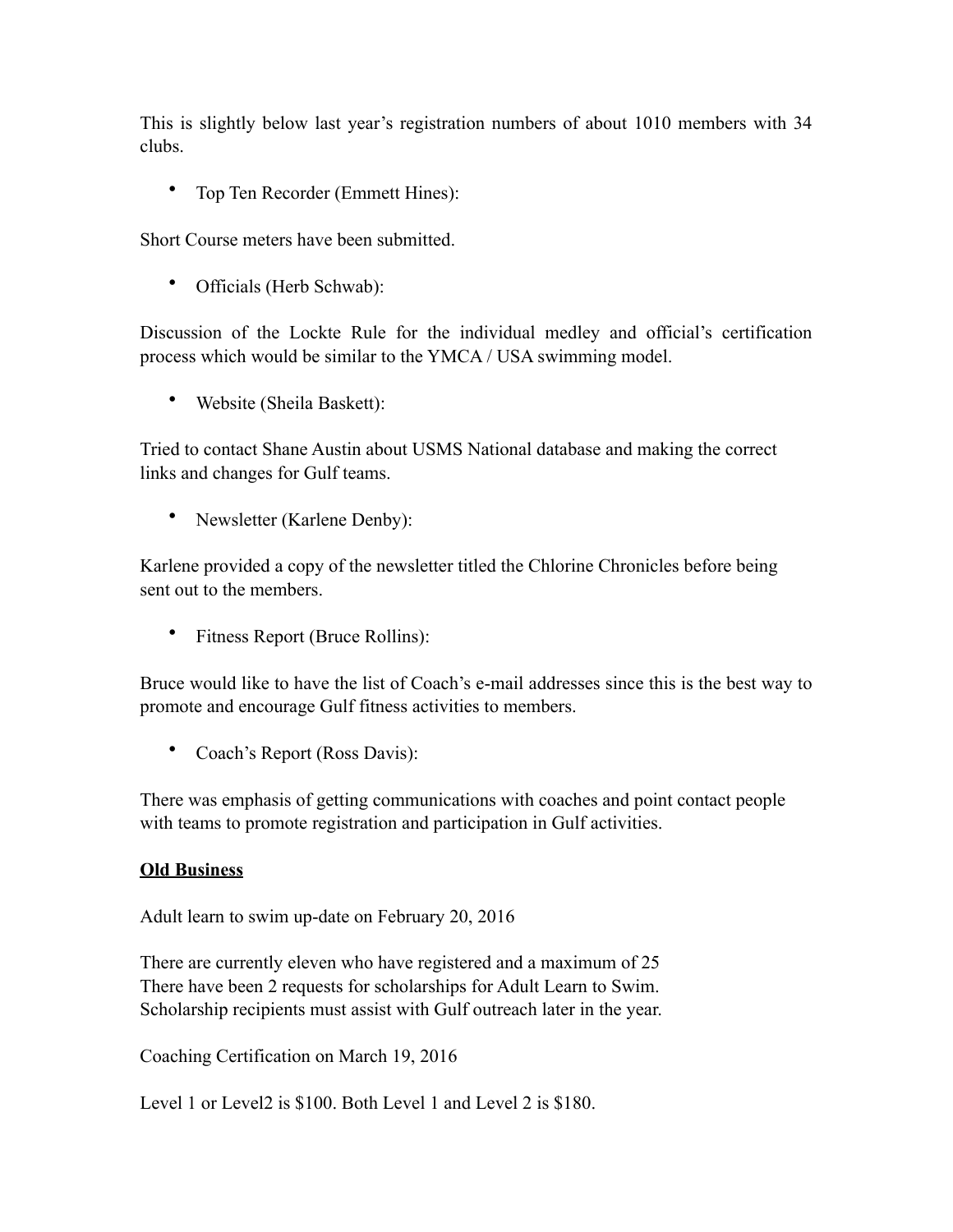There are currently four requests for scholarships registered for Coaching Clinic. The maximum number of participants is 40.

Swimming Clinic on March 20, 2016

This would have a maximum of 60 participants. There is a \$40 registration fee that would only go to the National Office. The lead coaches would be Mel Goldstein Bill Brenner. There was discussion about those coaches who received scholarship support for the Coaching clinic would have to assist with the swimming clinic the following day. This information would have to be updated in the new letter.

MSA for giving Bruce Rollins authority and options to move forward on Swimmers Clinic and potential \$500 pool fee for Conoco Philips.

Budget Input: Convention information needs to be determined early so that travel arrangements can be made and better fares obtained.

#### **New Business**

Ideas for Rules changes at the National convention have to be proposed by LMSCs.

MSA for co-registrar to assist with current duties.

MSA for promotional Save the Date cards for Gulf Meets to be distributed at Woodland's Relay Meet.

# **Calendar**

2016 Swim Meet List

| January 23 - Jessie Coon Memorial Meet   | Aerofit Pool     | Bryan, TX           |
|------------------------------------------|------------------|---------------------|
| January 30 - Woodlands Relay Meet        | Conroe ISD       | Shenandoah, TX      |
| February 14 - Sweetheart Meet            | Spring Woods Nat | Houston, TX         |
| February 18-21 - Brazos Valley Sr. Games | Middle School    | College Station, TX |
| March 12, - March Madness                | Rice University  | Houston, TX         |
| April 2 – Texas Senior Games Meet        | Josh Davis Nat.  | San Antonio, TX     |
| April 8-10 – Zone Meet                   | New Pool         | Frisco, TX          |
| April 14-17-YMCA Nationals               | Sarasota YMCA    | Sarasota, FL        |
| April 28-May 1 - USMS SCY Nationals      | Fast Pool        | Greensboro, NC      |
| June 26 – Summer Sizzler LCM             | Dads Club        | Houston, TX         |
|                                          |                  |                     |